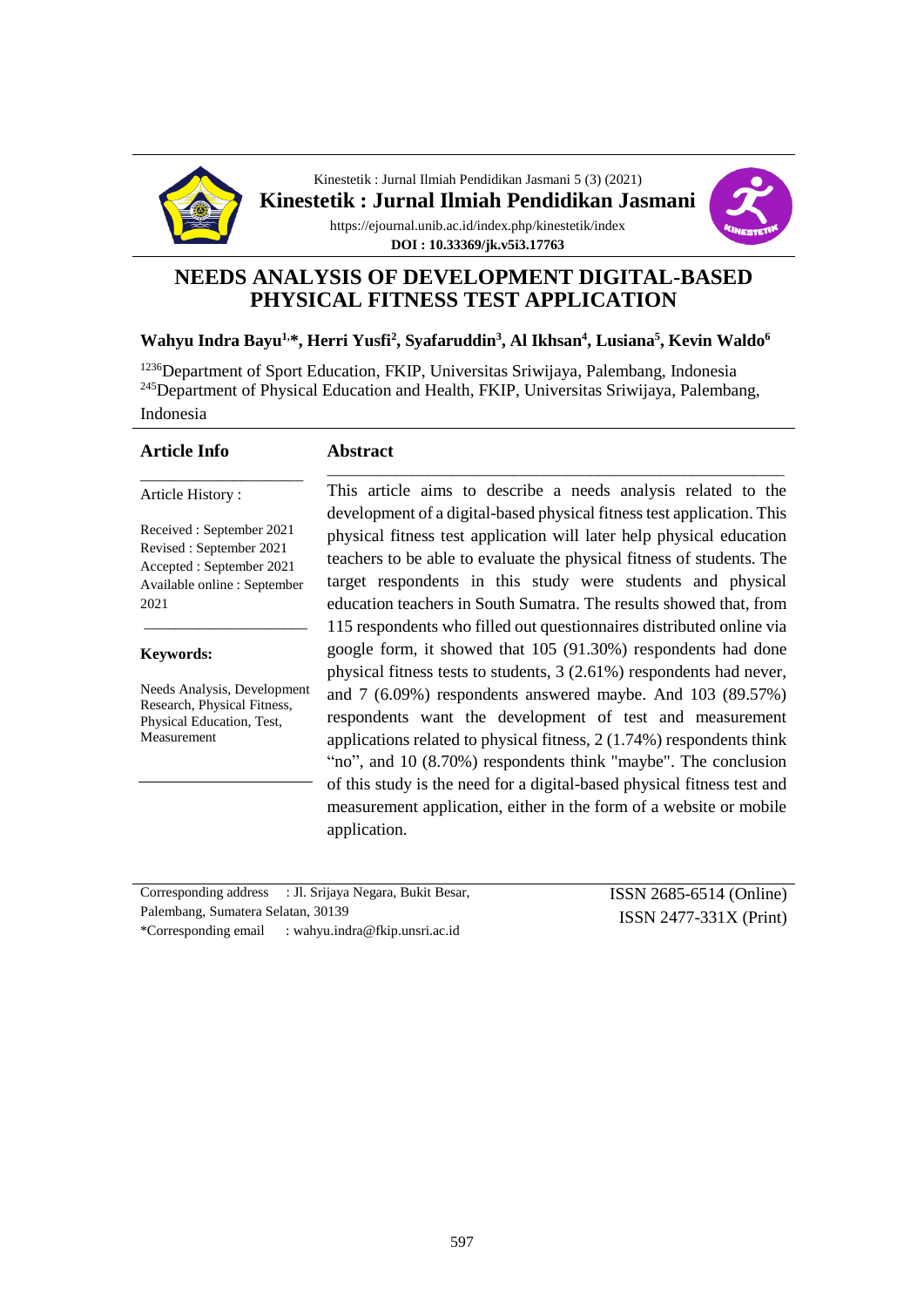# **INTRODUCTION**

Technology has developed in various sectors, including education and learning. Technology is changing many things in schools, including physical education learning. (Juniu, 2011), argues that technology can help students experience physical education learning to change their inactive lifestyle into an active and physically fit lifestyle.

Technology is like two sides of a coin, there are contradictions regarding technology support for physical education teachers, because physical education teachers fail to provide arguments and concrete examples of technology support in physical education learning (Wyant & Baek, 2019). (Enright & Gard, 2016) states that there are concerns with the use of digital technology in physical education and how it can marginalize the role of physical education teachers.

Integrating technology can be more difficult in some school classrooms than in others. Physical education classes are an example of such a class. Another thing that (Mohnsen, 2012) points out in his book is that specific studies for technology in physical education have been limited and further research is urgently needed in this area. One of the main objectives of learning physical education is to improve and maintain the level of physical fitness of students. Teachers are required to be able to provide learning oriented to physical activity to support the fitness of the students.

Some technologies can be integrated into physical education classrooms, but physical education teachers have a hard time finding great technology that helps their students learn and at the same time doesn't distract from the lesson. But (Baek et al., 2018), reveals that the reason physical education teachers struggle to implement technology is access to technology is the lack of training and time to learn, and the perceived value of technology integration.

Physical Education teachers struggle to implement technology for a variety of reasons. (Wyant & Baek, 2019), explained the reasons teachers struggle to implement technology are as follows: technology is a distraction for students, teachers need more professional development, and technology can affect the timing and flow of lessons. Using the right technology, being trained properly, and planning lessons can help avoid these difficulties and enable teachers to apply technology to the classroom.

The purpose of this study was to determine the need for technology for physical education teachers to help manage learning. It is important to have technology in the physical education classroom because it motivates and energizes students and allows students to further connect the physical education classroom with the outside world, (McVicker, 2018).

# **METHODS**

This research is a survey research using a non-structural questionnaire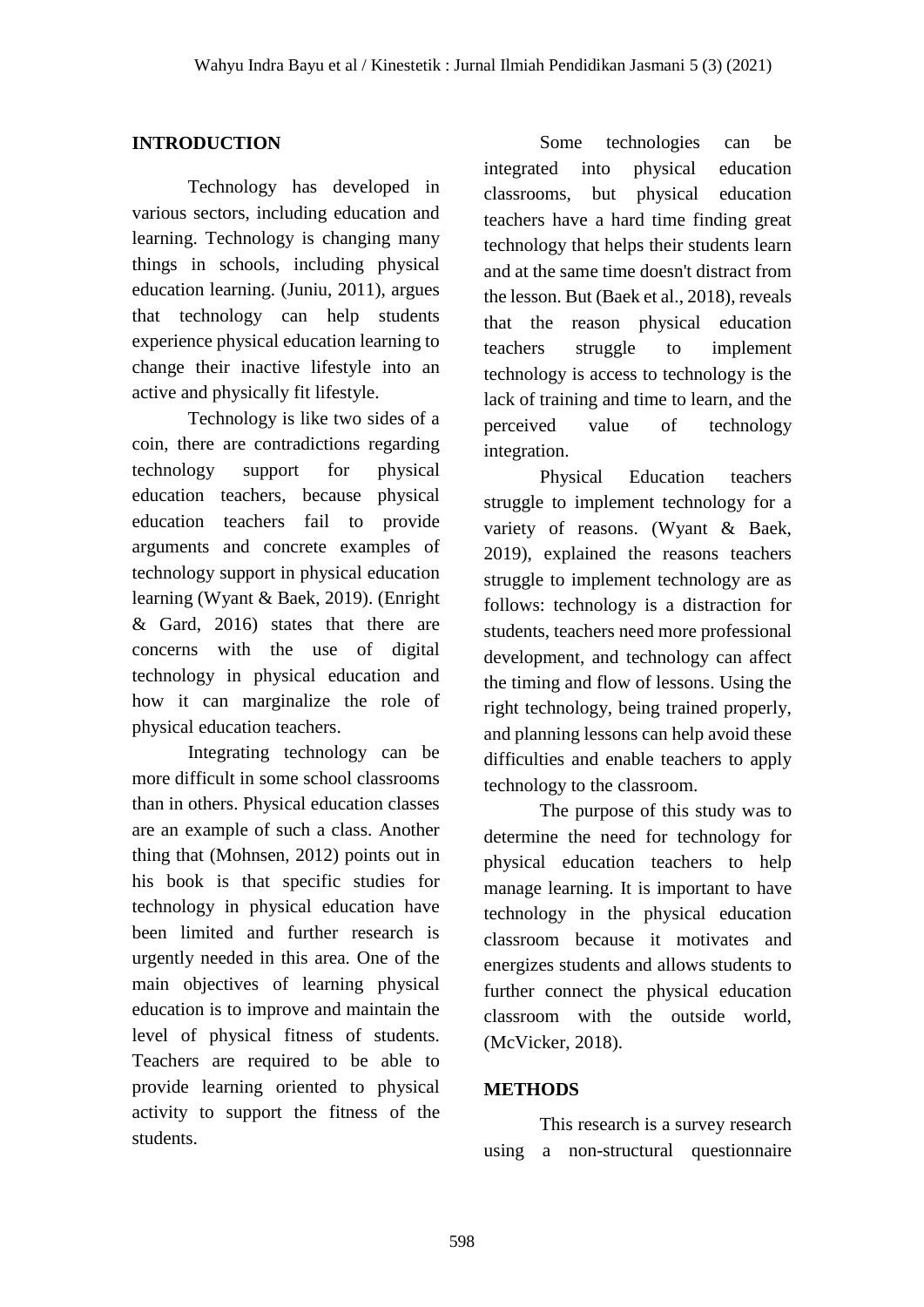which has been prepared to be filled in by the research subjects. Eight questions were compiled in this research questionnaire to find out how big the need for physical fitness test applications with digital results.

#### **Table 1.** Questions on the questionnaire used

| No.            | Question                                                                         |
|----------------|----------------------------------------------------------------------------------|
|                | Do you know about the main duties                                                |
| $\mathbf{1}$   | of a Physical Education Teacher?                                                 |
|                | If you are a Prospective Physical                                                |
| $\overline{c}$ | Education Teacher/Teacher, are you                                               |
|                | sure you can become a good and                                                   |
|                | right physical education teacher?                                                |
|                | If you are a Prospective Teacher /                                               |
| 3              | Physical Education Teacher, do you                                               |
|                | know what will be evaluated for                                                  |
|                | students?                                                                        |
|                | One of the duties of a physical                                                  |
|                | education teacher is to evaluate the                                             |
| 4              | physical fitness of students, have                                               |
|                | you ever conducted a physical                                                    |
|                | fitness test on students?                                                        |
|                | What types of physical fitness tests                                             |
| 5              | do you use to evaluate the physical                                              |
|                | fitness of students?                                                             |
|                | With so many types of physical                                                   |
|                | do<br>tests,<br>you think<br>fitness                                             |
| 6              | is<br>standardization<br>needed<br>in                                            |
|                | measuring the physical fitness<br>of                                             |
|                | students?                                                                        |
|                | In conducting the physical fitness                                               |
|                | test, is it necessary to have a                                                  |
|                | application (website<br>supporting                                               |
| 7              | and/or mobile application) that is                                               |
|                | guide<br>used<br>as<br>for<br>the<br>a                                           |
|                | implementation of the physical                                                   |
|                | fitness test?                                                                    |
| 8              | an application that<br>If there<br>is<br>supports physical fitness tests, are    |
|                | you willing to participate                                                       |
|                | in                                                                               |
|                | socialization and training activities<br>to use the application, and apply it to |
|                |                                                                                  |
|                | your students?                                                                   |

Purposive accidental sampling was applied to obtain research data with the research subjects being students and teachers of physical education in South Sumatra. The questionnaire was sent as a link via a google form with the link https://forms.gle/eNNyyZEX7EVkFVvA 6 conducted in August 2021. Participants in this study received information at the beginning of the questionnaire about the purpose of the survey and informed consent. Participants gave an assessment according to the actual situation, and they agreed to participate in this study. The average time needed to answer the questionnaire is five minutes. Statistical analysis used is descriptive data from the results of respondents' answers to the questionnaires that have been sent.

**Table 2.** Descriptive Characteristics of Respondents

| <b>Characteristics</b> | Count | N(%)   |
|------------------------|-------|--------|
| Gender                 |       |        |
| Man                    | 86    | 74,78% |
| Woman                  | 29    | 25,22% |
| Respondent             |       |        |
| Cluster                |       |        |
| Physical               |       |        |
| Education              | 107   | 93,04% |
| Student                |       |        |
| Physical               |       |        |
| Education              | 8     | 6,96%  |
| Teacher                |       |        |

# **RESULTS**

The research data are the results of answers from respondents who filled out a questionnaire sheet via google form on 29-31 August 2021. The results of the respondents' entries will later affect further research in the process of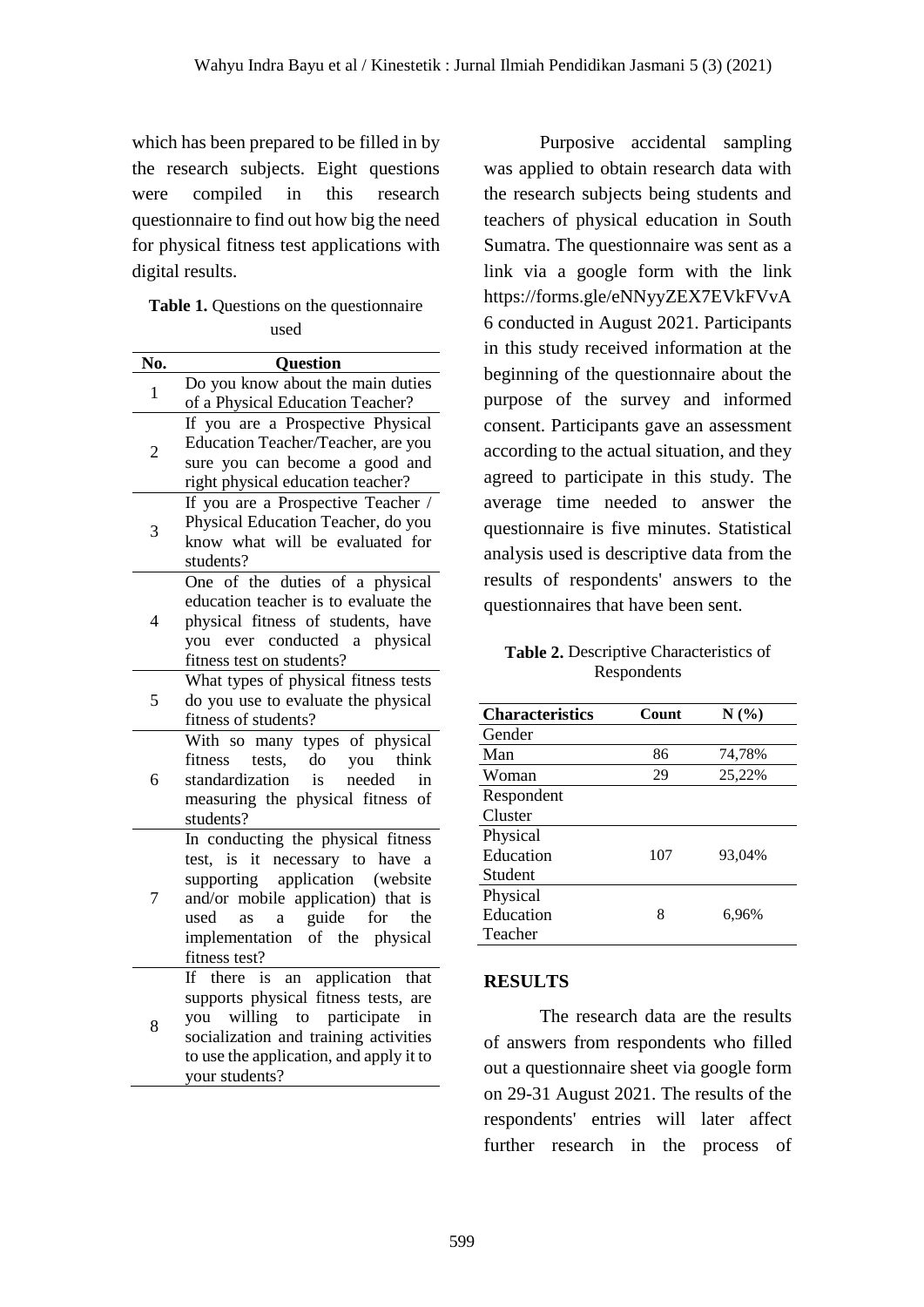developing physical fitness test applications. Table 1 shows the results of the respondents in this study.

**Table 3**. Results of Respondents

| Do you know about<br>the main duties of a<br><b>Physical Education</b><br>Teacher?                                                                                                   | Jumlah | $\%$   |
|--------------------------------------------------------------------------------------------------------------------------------------------------------------------------------------|--------|--------|
| Yes                                                                                                                                                                                  | 112    | 97,39% |
| No                                                                                                                                                                                   | 0      | 0,00%  |
| Maybe                                                                                                                                                                                | 3      | 2,61%  |
| If you are a<br>Prospective Physical<br>Education<br>Teacher/Teacher, are<br>you sure you can<br>become a good and<br>right physical<br>education teacher?                           | Jumlah | $\%$   |
| Yes                                                                                                                                                                                  | 104    | 90,43% |
| No                                                                                                                                                                                   | 0      | 0,00%  |
| Maybe                                                                                                                                                                                | 11     | 9,57%  |
| If you are a<br>Prospective Teacher<br>/ Physical Education<br>Teacher, do you<br>know what will be<br>evaluated for<br>students?                                                    | Jumlah | $\%$   |
| Yes                                                                                                                                                                                  | 111    | 96,52% |
| No                                                                                                                                                                                   | 1      | 0,87%  |
| Maybe                                                                                                                                                                                | 3      | 2,61%  |
| One of the duties of<br>a physical education<br>teacher is to evaluate<br>the physical fitness<br>of students, have you<br>ever conducted a<br>physical fitness test<br>on students? | Jumlah | $\%$   |
| Yes                                                                                                                                                                                  | 105    | 91,30% |
| No                                                                                                                                                                                   | 3      | 2,61%  |
| Maybe                                                                                                                                                                                | 7      | 6,09%  |
| What types of<br>physical fitness tests<br>do you use to<br>evaluate the physical<br>fitness of students?                                                                            | Jumlah | %      |

| <b>Indonesian Physical</b><br>Fitness Test (IPFT)                                                                                                                                                                          | 88             | 76,52% |
|----------------------------------------------------------------------------------------------------------------------------------------------------------------------------------------------------------------------------|----------------|--------|
| <b>Bleep Test/Pacer</b><br>Run Test/Multistage<br>Fitness Test/20-<br>metet shuttle run test                                                                                                                               | 22             | 19,13% |
| FitnessGram                                                                                                                                                                                                                | 5              | 4,35%  |
| EuroFit                                                                                                                                                                                                                    | $\overline{0}$ | 0,00%  |
| What types of<br>physical fitness tests<br>do you use to<br>evaluate the physical<br>fitness of students?                                                                                                                  | Jumlah         | %      |
| Yes                                                                                                                                                                                                                        | 103            | 89,57% |
| No                                                                                                                                                                                                                         | $\overline{c}$ | 1,74%  |
| Maybe                                                                                                                                                                                                                      | 10             | 8,70%  |
| If there is an<br>application that<br>supports physical<br>fitness tests, are you<br>willing to participate<br>in socialization and<br>training activities to<br>use the application,<br>and apply it to your<br>students? | Jumlah         | %      |
| Ready                                                                                                                                                                                                                      | 106            | 92,17% |
| No                                                                                                                                                                                                                         | 0              | 0,00%  |
| Maybe                                                                                                                                                                                                                      | 9              | 7,83%  |

#### **DISCUSSION**

The results showed that physical education teachers needed technology to assist their task in managing learning. One of the tasks that must be done by the teacher is to evaluate the learning outcomes of students. One that must be evaluated is related to physical fitness.

Physical education and fitness assessments offer learners the opportunity to assess, track, and improve their fitness levels. Physical education teachers can integrate physical fitness tests into instruction as a link between fitness, health, and physical activity. Sharing the results of individual student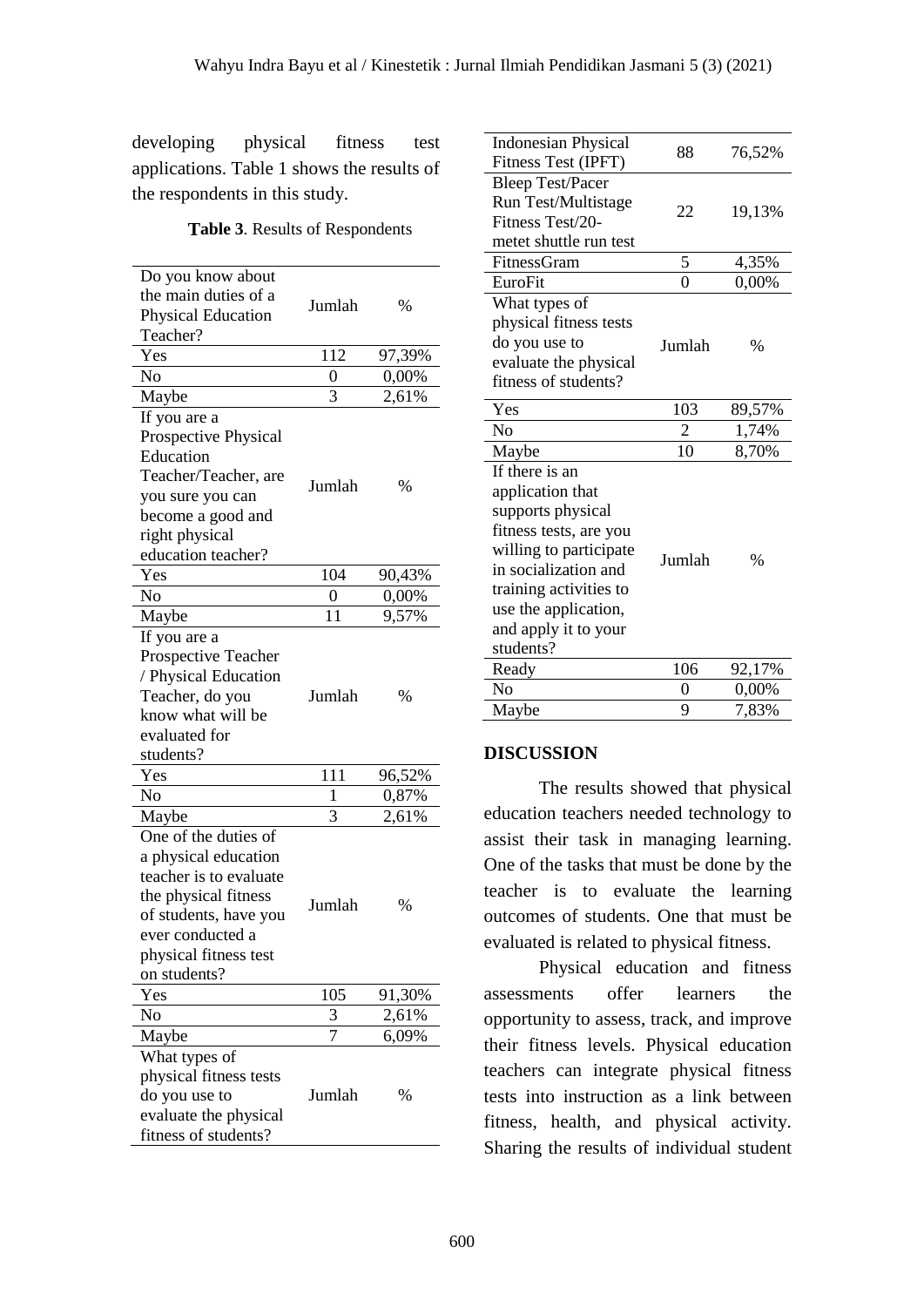assessments with parents can help increase parental awareness and involvement in the overall health of students.

Physical fitness is a person's ability to carry out activities regularly with enthusiasm and prudence, not to get tired easily, and still have sufficient energy reserves to enjoy free time and prepare for emergencies (Pangrazi & Beighle, 2016). Physical education teachers must not only have instructional strategies on fitness education, ways to identify students' physical fitness and activity achievements (Pangrazi et al., 2020), and communication tools to increase awareness and understanding of fitness education and its assessment process (Morgan et al., 2004), but also must have ways to evaluate students' physical fitness (Yildiz, 2013).

However, how is technology applied to physical education courses? This can actually be a huge advantage. Many middle and junior high school students, and in some cases, younger students, always carry a smartphone with them. This reality is part of today's evolving society which places great emphasis on connectivity. Learners often see mobile devices as extensions of themselves. Smartphone usage isn't going to diminish any time soon, so it makes sense to take advantage of the power of these devices.

Applications involving video and image analysis can be used to examine athletic movements (Pereira et al., 2014), and ultimately help improve physical skills (Hoyos Cillero & Jago, 2010). This

article shows that there is a need for technology to be applied in evaluating the physical fitness of students. With the right technology in evaluating physical education learning has changed the way we collect and evaluate data on individual students. Not only evaluate, but also provide feedback from daily activities. All of these activities can be carried out with the help of technological tools such as pedometers, smartwatches, and heat rate monitors which are increasingly being used (Craig et al., 2010). With this technology, students will be able to track and analyze their heart rate, activity level, or the number of steps they need to take within a certain time frame.

# **CONCLUSION**

The explosion of mobile technology has provided physical education teachers with many tools. There are many applications to take advantage of, with some allowing movement tracking and nutritional assistance, while others helping to improve physical activity or sport skills. We all know that the use of technology in learning is a big focus for schools. Physical fitness measurement applications will also provide many benefits, not only for physical education teachers, but also for students and parents. This is related to physical fitness data that can be stored on each student's smartphone. With this data, they can analyze each other's physical fitness and do some problem solving to maintain and improve their fitness level. The mindset that students have like that can be used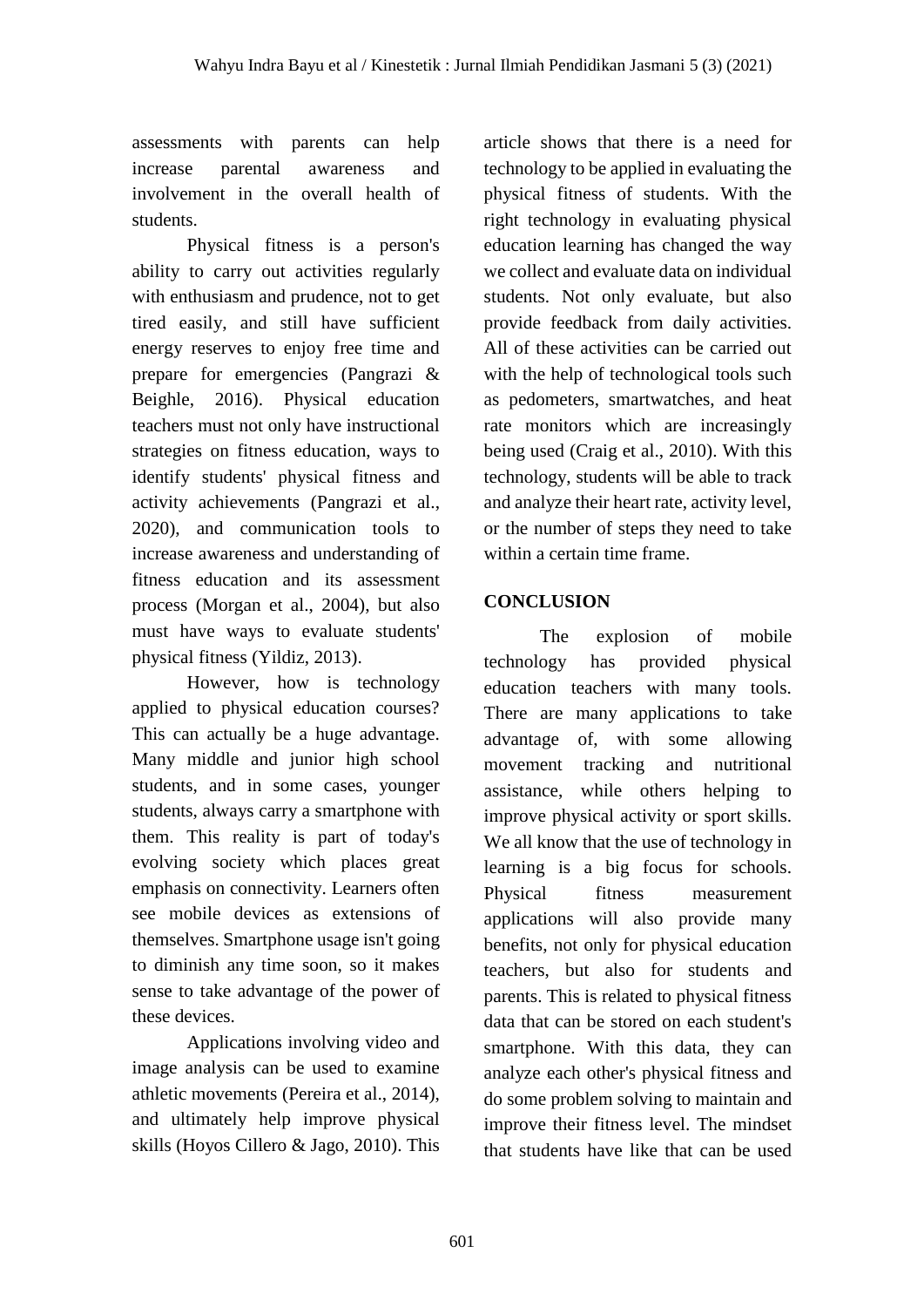not only to improve their physical fitness, but can also provide lifelong lessons about being responsible for their own health. If we can get students excited about how technology can improve their health and well-being, then we've provided valuable lessons that will help them grow into adulthood. However, these results are not used as a comparison between students.

# **ACKNOWLEDGEMENT**

The research/publication of this article was funded by DIPA of Public Service Agency of Universitas Sriwijaya 2021. SP DIPA-023.17.2.677515 /2021, On November 23, 2020. In accordance with the Rector's Decree Number: 0022/ UN9/ SK.LP2M.PT/2021, On July 21, 2021.

# **REFERENCES**

- Baek, J.-H., Keath, A., & Elliott, E. (2018). Physical Education Teachers' Technology Practices and Challenges. International Journal of Human Movement Science, 12(2), 27–42. https://doi.org/10.23949/ijhms.2018.08. 12.2.2
- Craig, C. L., Tudor-Locke, C., Cragg, S., & Cameron, C. (2010). Process and treatment of pedometer data collection for youth: The canadian physical activity levels among youth study. Medicine and Science in Sports and Exercise, 42(3), 430–435.

https://doi.org/10.1249/MSS.0b013e31 81b67544

Enright, E., & Gard, M. (2016). Media, digital technology and learning in sport: a critical response to Hodkinson, Biesta and James. Physical Education and Sport Pedagogy. https://doi.org/10.1080/17408989.2015. 1043258

Hoyos Cillero, I., & Jago, R. (2010).

Systematic review of correlates of screen-viewing among young children. Preventive Medicine, 51(1), 3–10. https://doi.org/10.1016/j.ypmed.2010.0 4.012

- Juniu, S. (2011). Pedagogical Uses of Technology in Physical Education. Journal of Physical Education, Recreation & Dance, 82(9), 41–49. https://doi.org/10.1080/07303084.2011. 10598692
- Lloyd, M., Colley, R. C., & Tremblay, M. S. (2010). Advancing the debate on "fitness testing" for children: Perhaps we're riding the wrong animal. Pediatric Exercise Science, 22(2), 176–182. https://doi.org/10.1123/pes.22.2.176
- McVicker, D. (2018). How technology changes Physical Education classes. G2 Learn Hub. https://learn.g2.com/technology-inphysical-education
- Mohnsen, B. (2012). Implementing Online Physical Education. Journal of Physical Education, Recreation & Dance, 83(2), 42–47. https://doi.org/10.1080/07303084.2012. 10598727
- Morgan, C. F., Beighle, A., Pangrazi, R. P., & Pangrazi, D. (2004). Children ' s Fitness Using Self-Assessment for Personal Fitness Evaluation. Teaching Elementary Physical Education, 15(1), 19–22. http://www.humankinetics.com/acucust om/sitename/Documents/DocumentIte m/6623.pdf
- Pangrazi, R. P., & Beighle, A. (2016). Dynamic Physical Education for Elementary School Children (18th editi). Pearson Education, Inc.
- Pangrazi, R. P., Beighle, A., Shawley, J. M., Corte, M., & Nichols, C. (2020). Physical Activity and Learning: The Ingredients of a Quality Lesson. In 2020 SHAPE America National Convention & Expo. SHAPEAMERICA. https://shapeamerica.confex.com/shape america/2020/meetingapp.cgi/Session/4 006
- Pereira, J., Hastie, P., Araújo, R., Farias, C., Rolim, R., & Mesquita, I. (2014). A comparative study of students' track and